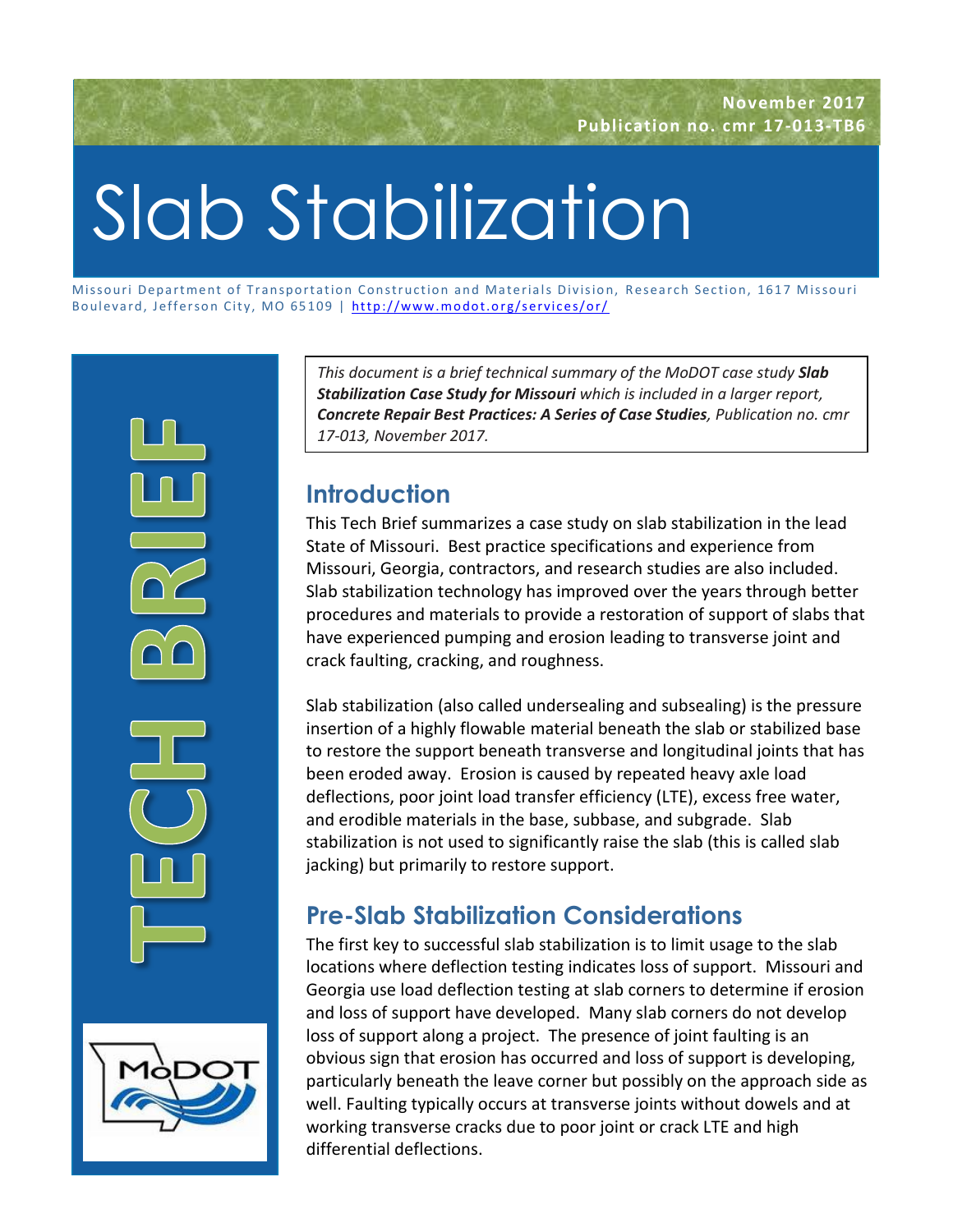The key indicator that is measured in Missouri and Georgia is the slab corner deflection along the project. The corner deflection at three Falling Weight Deflectometer (FWD) load levels can be used to determine if there is significant loss of support beneath the joint or crack that needs to be restored. This can be accomplished 1 to 3 years ahead of construction. The rapid void detection procedure is used in Missouri and is more fully explained in the 1993 AASHTO Guide, Part III, Chapter 3, Section 3.5. (AASHTO, 1993)

Figure 1 shows the concept for a specific transverse joint loaded at the corner from a Missouri project.



**Figure 1. FWD load versus corner deflection before and after undersealing. Note that "after" undersealing the deflection vs. load line goes through the origin indicating restored support).**

The "Before Undersealing" plot does not extend through the origin but along the "Deflection" axis, indicating a loss of support beneath the slab/stabilized base (e.g., high deflection for a given load). Once the joint has been injected with material (polyurethane, in this project), the post-stabilization (or undersealing) FWD load-deflection plot extends directly through the origin, indicating that the loss of support has been filled and full support has been restored with a much lower deflections. Missouri DOT concluded that, "The FWD is an efficient tool to use for void

detection under PCC pavement slabs, assuming the rapid void detection procedure is correct. Plotting the linear trend for load-versusdeflection before and after undersealing is simple. The assumptions about linearity, within the 9,000 to 16,000 (lb) range, appear to be accurate based on the plots." (Missouri DOT, 2004)

Utilizing an effective material may also reduce future erosion and joint faulting through increasing the LTE, and this would be a significant long-term advantage. Projects in Texas and Pennsylvania have also shown significant increase of joint LTE after slab stabilization with polyurethane.

A large issue related to slab stabilization is the material quantities needed to stabilize the slabs along a project. A few projects have been over pumped, resulting in rising of slabs and sometimes resulting in cracking. However, too little material will not fill all the voids, and loss of support will still exist. The optimum amount of material required is what ensures that slab corner deflections are back to normal and that the load versus deflection line extends near the 0,0 origin of the plot.

The various companies that perform slab stabilization work have their own ways of estimating quantities needed based on their extensive experience. Research conducted in the 1980s under National Cooperative Highway Research Program (NCHRP) Project 1-21 also derived a procedure to estimate cementitious grout quantities based on FWD deflection tests previously described and adopted by AASHTO. (AASHTO, 1993).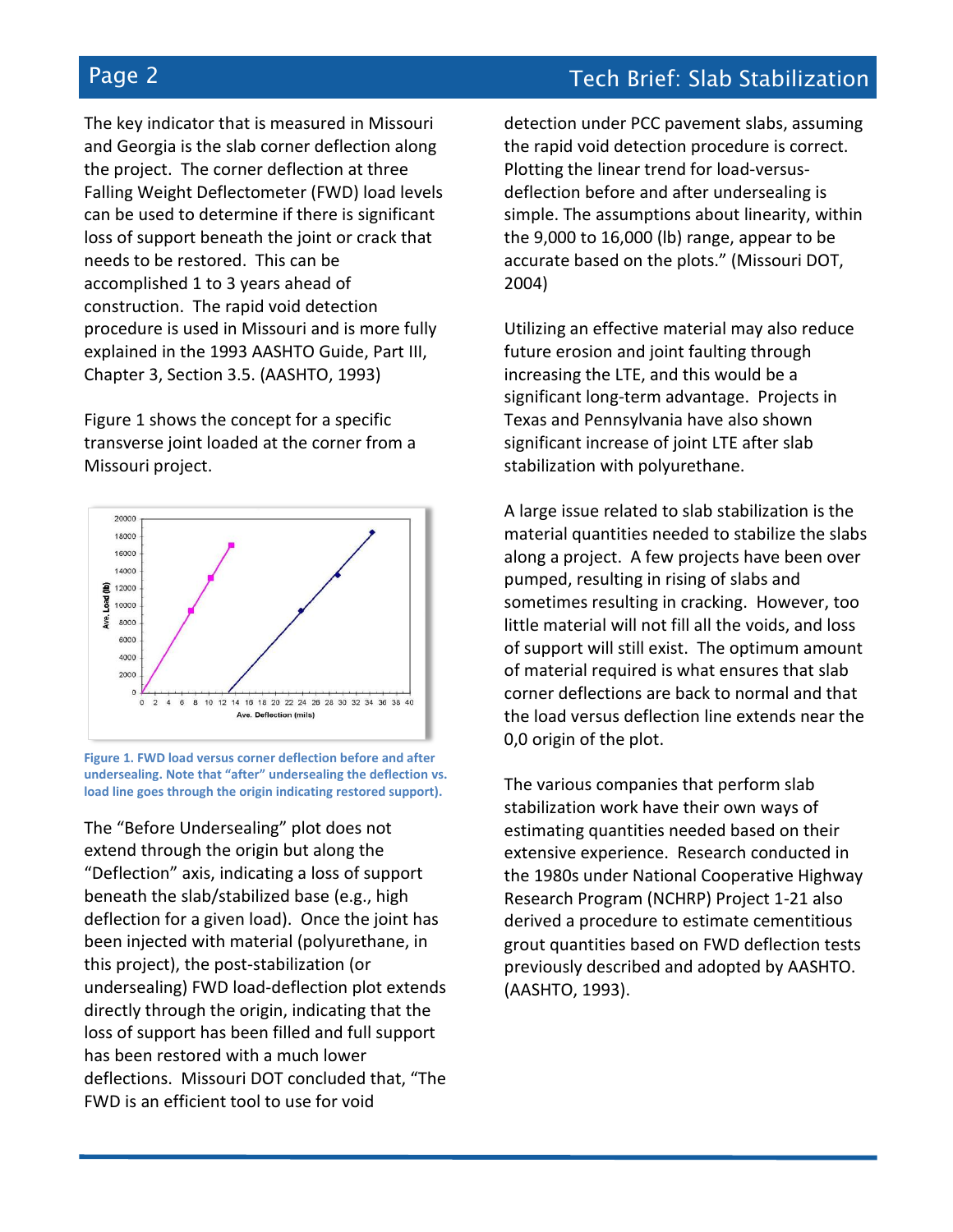#### **Tech Brief: Slab Stabilization Page 3** and the page 3

## **Slab Stabilization Specifications and Construction**

The second key to successful slab stabilization is effective specifications and procedures. Missouri specifies slab lift measuring equipment that measures to 0.001 inch. Maximum lift allowed is 0.125 inches during undersealing. The contractor must provide the slab stabilization hole pattern. Drilled hole diameter is a maximum of 1.5 inches. Holes are drilled through the slab only and not into the aggregate base. Proof of full slab stabilization includes material seeping from adjacent joints and cracks, vertical slab movement, or other visual indications.

The third key to successful slab stabilization is use of the best materials available to fill the voids beneath the slab/stabilized base. Three types have been used over the years:

- **Cementitious grouts** were used extensively in the 1970s onward by agencies such as Georgia. These materials include water, cement, fly ash, and soil that flow under pressure beneath slabs and stabilized base courses to restore support. Usage of cementitious grout has been phased out in recent years due to its erosion potential.
- **Asphalt cement** commonly used for slab stabilization must have a low penetration and a high softening point. It must also have a viscosity suitable for pumping when heated to temperatures from 400 to 450 °F. A few agencies, including Missouri, allow the use of asphalt cements for slab stabilization. Due to the extremely high temperatures there is some safety concern.
- **Expansive, high-density, two-component, water-resistant polyurethane material** is the primary slab stabilization material used today. It is pressurized through a mixing nozzle where

the two components combine at 120 °F and begin to set in 30 seconds. Ninety percent strength is achieved within 3 minutes, and ultimate strength is achieved in 24 hours. The material can flow into very fine voids and expands about six times its liquid size, forcing its way into smaller or larger voids.

Comments from interviews on comparing cementitious grout to polyurethane indicated that the process control is better using the recommended injection hole pattern. By injecting polyurethane in smaller holes grouped together every 4 feet or so, there seems to be more uniform coverage across the slab bottom. Cementitious grout slurry was usually forced through one or two larger holes, and the material didn't always flow where it should have, sometimes creating voids as the slab lifted. The success of grout slurry stabilization was more dependent on the skill of the practitioner. Another factor is getting the consistency of the grout just right—it cannot be too stiff or too watery, whereas the polyurethane chemical ratios are relatively easy to achieve, and liquid asphalt requires the right temperature range.

#### **Inspection/Acceptance**

Inspection of a slab stabilization project is the fourth key to success and should focus on injecting the optimum amount of material injected into the holes. Too little injected material and support will not be restored. Too much injected material and the slab will lift excessively, perhaps leading to cracking (this was identified as the major concern for inspection). Both Missouri and Georgia have specific limitations on the allowable amount of slab lifting. There are two key inspection points: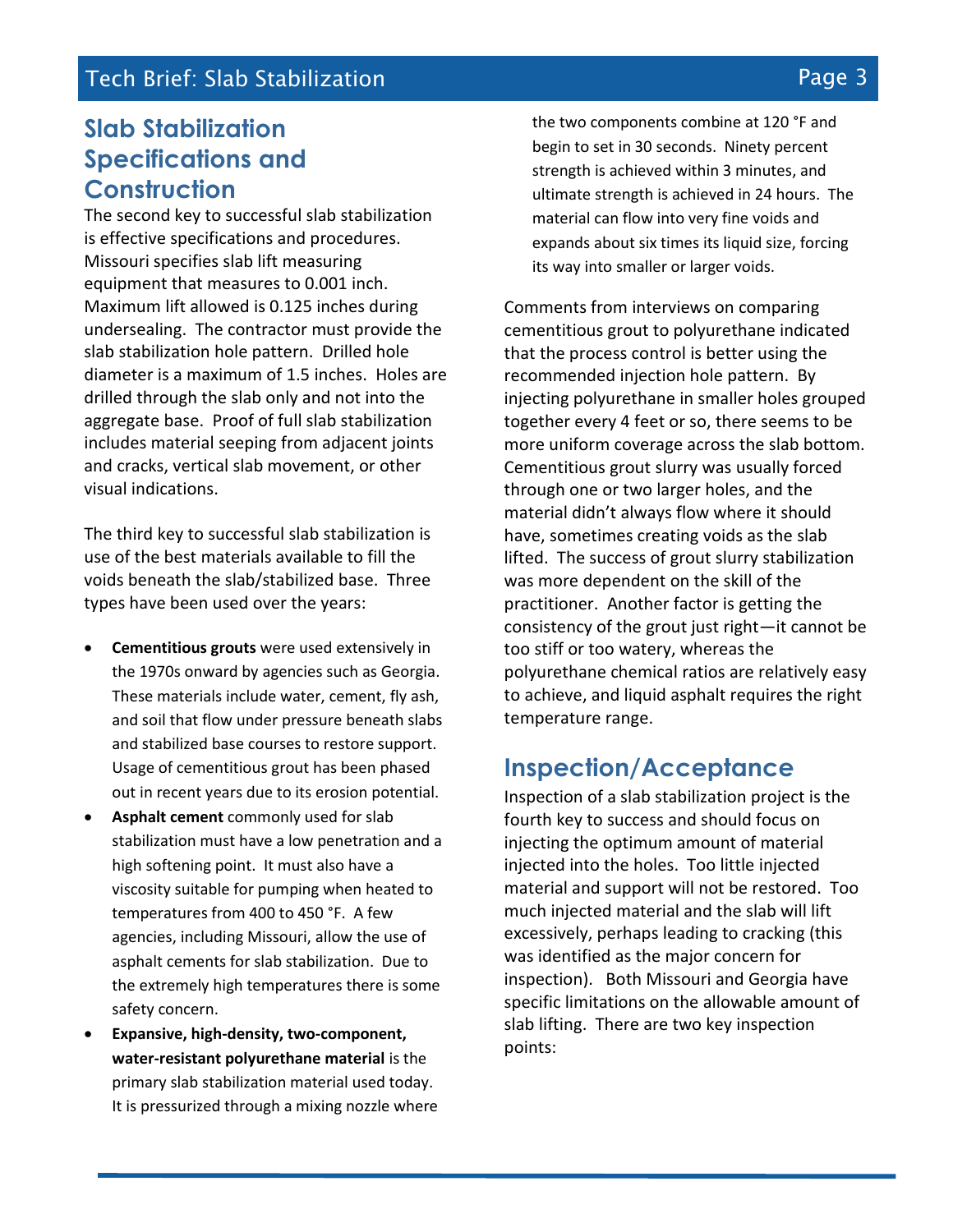- Lifting of the slab is the key test to ensure that too much material is not injected into the hole. Missouri and Georgia have specification limits for controlling the amount of slab lift.
- Post-stabilization load-deflection testing of the slab corners along the project is the key to ensure that sufficient material has been injected. If the load versus deflection plot shows the line passing close to the origin, the joint will pass inspection. If not, the contractor would need to return and inject materials into the slab again.

### **Performance & Survival of Slab Stabilization**

**Missouri.** The typical service life of slab stabilized jointed reinforced concrete pavement (mostly at working transverse cracks) in Missouri was estimated by experienced staff of the State at 5-10 years. A contractor who has conducted many concrete pavement restoration projects estimates life of slab stabilization using polyurethane injection material as 10-15 years.

**Georgia.** When performed according to the specifications for cementitious grout, the support to jointed plain concrete pavement non-doweled joints was restored for 5+ years (no dowel bar retrofit at transverse joints).

The use of dowel bar retrofit at transverse joints and working cracks in addition to slab stabilization may be required to prevent future joint and crack faulting where truck traffic is heavy.

#### **Summary of Slab Stabilization**

Four key aspects of successful slab stabilization were identified:

- Limit usage to the slab locations where deflection testing indicates loss of support exists.
- Detail and effectiveness of the specifications for slab stabilization.
- Material that is used to pump beneath slabs and how well the deflections are reduced at the slab corners and how long the material will maintain full support without pumping and eroding. The polyurethane material is currently being used very successfully to restore support and this material may also have some ability to reduce future erosion and pumping if properly placed.
- Inspection/acceptance procedures and their effectiveness. The use of deflection equipment to test the undersealed joints for load support and elimination of voids is highly recommended. Reduction of voids beneath the slab through deflection testing is proof that support has been restored for acceptance. If a joint or working crack still indicates loss of support, it can be redone and then retested to ensure compliance.

#### **References**

American Association of State Highway and Transportation Officials. "Chapter 3 Guidelines for Field: 3.5.5 Use in Slab Void Detection," pp. III-41 to III-45. In *AASHTO Guide for Design of Pavement Structures.* Washington: AASHTO, 1993.